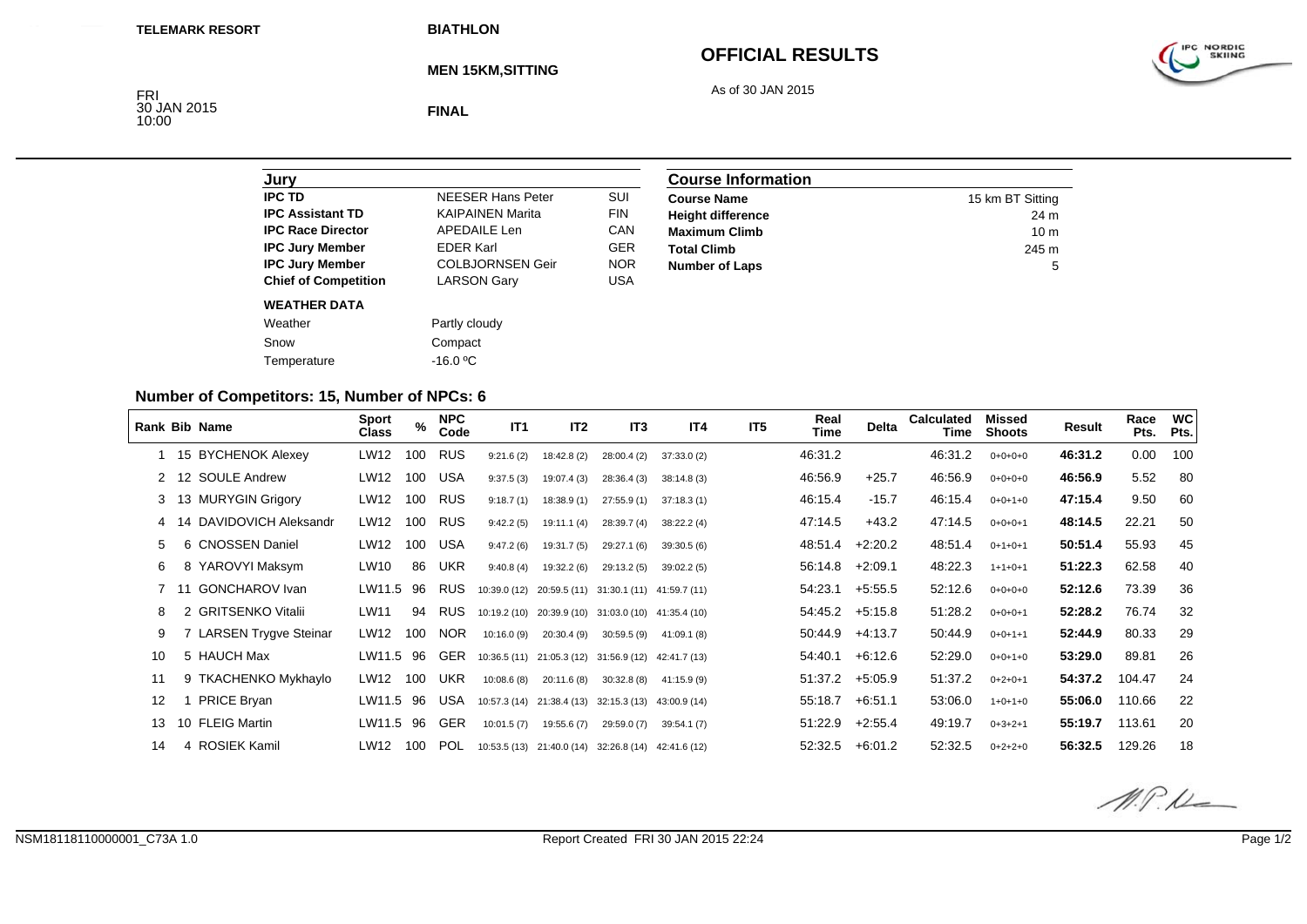| <b>BIATHLON</b>                          |                                              |                                    |
|------------------------------------------|----------------------------------------------|------------------------------------|
| <b>MEN 15KM, SITTING</b><br><b>FINAL</b> | <b>OFFICIAL RESULTS</b><br>As of 30 JAN 2015 | <b>IPC NORDIC</b><br><b>SKIING</b> |
| (1)                                      |                                              |                                    |
|                                          |                                              | <b>USA</b><br>LW11.5               |

| Legend: |                                  |                   |                                    |     |                |  |
|---------|----------------------------------|-------------------|------------------------------------|-----|----------------|--|
| Delta   | rime behind ranked 1             | <b>SDC</b><br>ี ษ | International Paralympic Committee | TD. | nical Delegate |  |
| ITn     | nediate position n<br>пісшісчіаг | NP <sub>C</sub>   | ' Paralympic Committee<br>National |     |                |  |

 $M.P.L$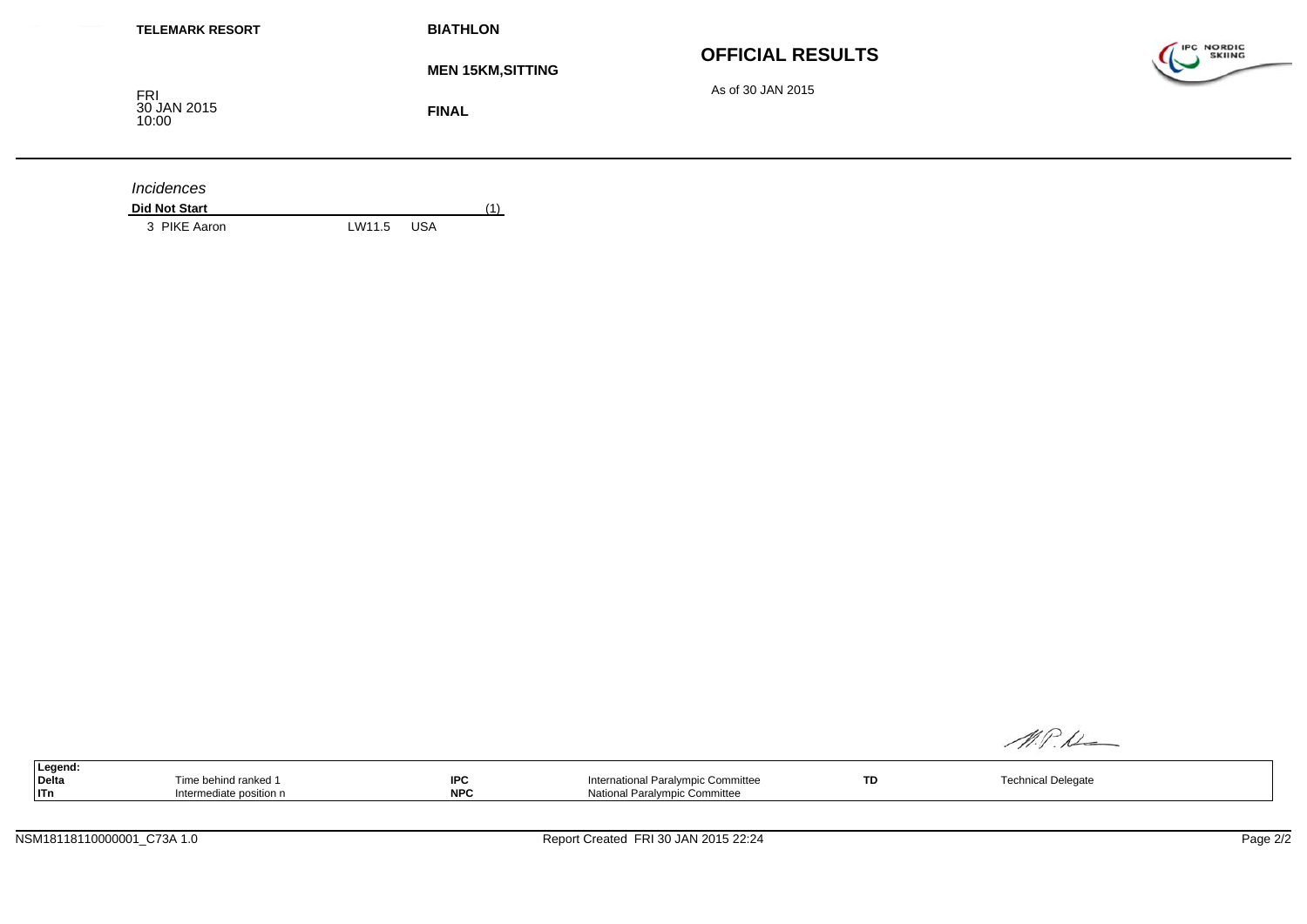**BIATHLON**

### **OFFICIAL RESULTS**

As of 30 JAN 2015



**MEN 15KM,STANDING**

FRI<br>30 JAN 2015<br>12:05

**FINAL**

| Jury                        |                          |            |
|-----------------------------|--------------------------|------------|
| <b>IPC TD</b>               | <b>NFFSFR Hans Peter</b> | SUI        |
| <b>IPC Assistant TD</b>     | <b>KAIPAINEN Marita</b>  | <b>FIN</b> |
| <b>IPC Race Director</b>    | APFDAIL F Len            | CAN        |
| <b>IPC Jury Member</b>      | <b>FDFR Karl</b>         | <b>GER</b> |
| <b>IPC Jury Member</b>      | <b>COLBJORNSEN Geir</b>  | <b>NOR</b> |
| <b>Chief of Competition</b> | <b>LARSON Gary</b>       | USA        |
| <b>WEATHER DATA</b>         |                          |            |
| Weather                     | Partly cloudy            |            |
| Snow                        | Compact                  |            |
| Temperature                 | $-16.0$ °C               |            |

| <b>Course Information</b> |                   |  |  |  |
|---------------------------|-------------------|--|--|--|
| <b>Course Name</b>        | 15 km BT Standing |  |  |  |
| <b>Height difference</b>  | 34 m              |  |  |  |
| <b>Maximum Climb</b>      | 32 <sub>m</sub>   |  |  |  |
| <b>Total Climb</b>        | 510 <sub>m</sub>  |  |  |  |
| <b>Number of Laps</b>     | 5                 |  |  |  |

### **Number of Competitors: 14, Number of NPCs: 8**

|                   |     | <b>Rank Bib Name</b>       | <b>Sport</b><br>Class | $\%$ | <b>NPC</b><br>Code | IT <sub>1</sub> | IT <sub>2</sub>           | IT <sub>3</sub>                                     | IT4                      | Real<br>Time | <b>Delta</b>       | <b>Calculated</b><br>Time | Missed<br><b>Shoots</b> | Result  | Race<br>Pts. | <b>WC</b><br>Pts. |
|-------------------|-----|----------------------------|-----------------------|------|--------------------|-----------------|---------------------------|-----------------------------------------------------|--------------------------|--------------|--------------------|---------------------------|-------------------------|---------|--------------|-------------------|
|                   | 41  | REPTYUKH Ihor              | LW8                   | 96   | UKR                | 8:00.6(1)       | 16:05.3(2)                | 24:09.9(2)                                          | 32:08.7(2)               | 41:02.3      |                    | 39:23.9                   | $0+0+0+0$               | 39:23.9 | 0.00         | 100               |
|                   | -40 | <b>LEKOMTCEV Vladislav</b> | LW6                   | 95   | <b>RUS</b>         | 8:02.6(3)       | 15:56.6(1)                | 23:57.2(1)                                          | 32:03.2(1)               | 41:33.4      | $+05.0$            | 39:28.7                   | $0+0+0+0$               | 39:28.7 | 1.22         | -80               |
| 3                 | -39 | DAVIET Benjamin            | LW <sub>2</sub>       | 91   | FRA                | 8:01.3(2)       | 16:06.4(3)                | 24:11.5(3)                                          | 32:25.8(3)               | 43:37.5      | $+19.8$            | 39:42.0                   | $0+0+0+0$               | 39:42.0 | 4.59         | 60                |
| 4                 | 44  | <b>ULSET Nils-Erik</b>     | LW3                   | 89   | <b>NOR</b>         | 8:19.2(6)       | 16:29.3(5)                | 24:45.0(4)                                          | 33:05.7(4)               | 45:52.7      | $+1:36.6$          | 40:49.9                   | $0+0+0+0$               | 40:49.9 | 21.83        | 50                |
|                   |     | 5 35 KODLOZEROV Ivan       | LW8                   | 96   | <b>RUS</b>         | 8:32.8(10)      | 16:59.3 (10)              | 25:24.9(8)                                          | 34:10.7(8)               | 44:01.8      | $+2.59.4$          | 42:16.2                   | $0+0+0+0$               | 42:16.2 | 43.73        | 45                |
| 6                 | -37 | <b>PRONKOV Aleksandr</b>   | LW5/7                 | 88   | <b>RUS</b>         | 8:24.2(8)       | 16:47.2(7)                | 25:04.0(7)                                          | 33:31.3(7)               | 46:54.1      | $+2.07.8$          | 41:16.4                   | $0+0+0+1$               | 42:16.4 | 43.78        | 40                |
|                   | 38  | VOVCHYNSKYI Grygorii       | LW8                   | 96   | <b>UKR</b>         | 8:18.2(5)       | 16:52.1(8)                |                                                     | 25:33.2 (9) 34:19.2 (10) | 44:20.3      | $+3:17.9$          | 42:33.9                   | $0+0+0+0$               | 42:33.9 | 48.23        | 36                |
| 8                 | -34 | SATO Keiichi               | LW8                   | 96   | <b>JPN</b>         |                 | $9:13.8(11)$ 17:49.8 (11) | 26:16.9 (11) 35:04.3 (11)                           |                          | 44:52.1      | $+3:49.7$          | 43:04.4                   | $1+0+0+0$               | 44:04.4 | 71.20        | 32                |
| 9                 |     | 43 KARACHURIN Azat         | LW5/7                 | 88   | RUS                | 8:21.9(7)       | 16:36.5(6)                | 24:59.7 (6)                                         | 33:15.9(5)               | 46:46.2      | $+1.59.9$          | 41:09.5                   | $1+1+1+0$               | 44:09.5 | 72.49        | 29                |
| 10                |     | 36 IAREMCHUK Aleksandr     | LW6                   | 95   | <b>RUS</b>         | 8:32.0(9)       |                           | 16:58.9 (9) 25:35.7 (10)                            | 34:15.6(9)               | 44:30.8      | $+3:02.4$          | 42:17.3                   | $1+0+0+1$               | 44:17.3 | 74.47        | 26                |
| 11                | 42  | <b>ARENDZ Mark</b>         | LW6                   | 95   | CAN                | 8:12.6(4)       | 16:25.8(4)                | 24:45.6(5)                                          | 33:16.7(6)               | 43:29.3      | $+2:01.0$          | 41:18.9                   | $0+1+1+1$               | 44:18.9 | 74.88        | 24                |
| $12 \overline{ }$ |     | 33 SYTNYK Vitalii          | LW6                   | 95   | UKR                |                 |                           | 9:14.9 (12) 17:50.4 (12) 26:52.2 (12) 36:12.1 (12)  |                          | 47:07.1      | $+5:38.7$          | 44:45.7                   | $0+0+0+0$               | 44:45.7 | 81.68        | 22                |
| 13                | 32  | <b>HARKONEN Juha</b>       | LW4                   | 97   | FIN                |                 | 10:02.2 (13) 19:27.5 (13) | 29:05.5 (13) 38:45.3 (13)                           |                          | 49:18.2      | $+8.41.2$          | 47:49.5                   | $0+0+0+0$               | 47:49.5 | 128.33       | 20                |
| 14                | -31 | <b>BERMEJO Omar</b>        | LW6                   | 95   | USA                |                 |                           | 10:26.1 (14) 20:45.0 (14) 31:01.0 (14) 41:43.1 (14) |                          |              | $54:12.8$ +12:44.4 | 51:30.2                   | $3 + 1 + 1 + 0$         | 56:30.2 | 260.49       |                   |

 $M.P.L$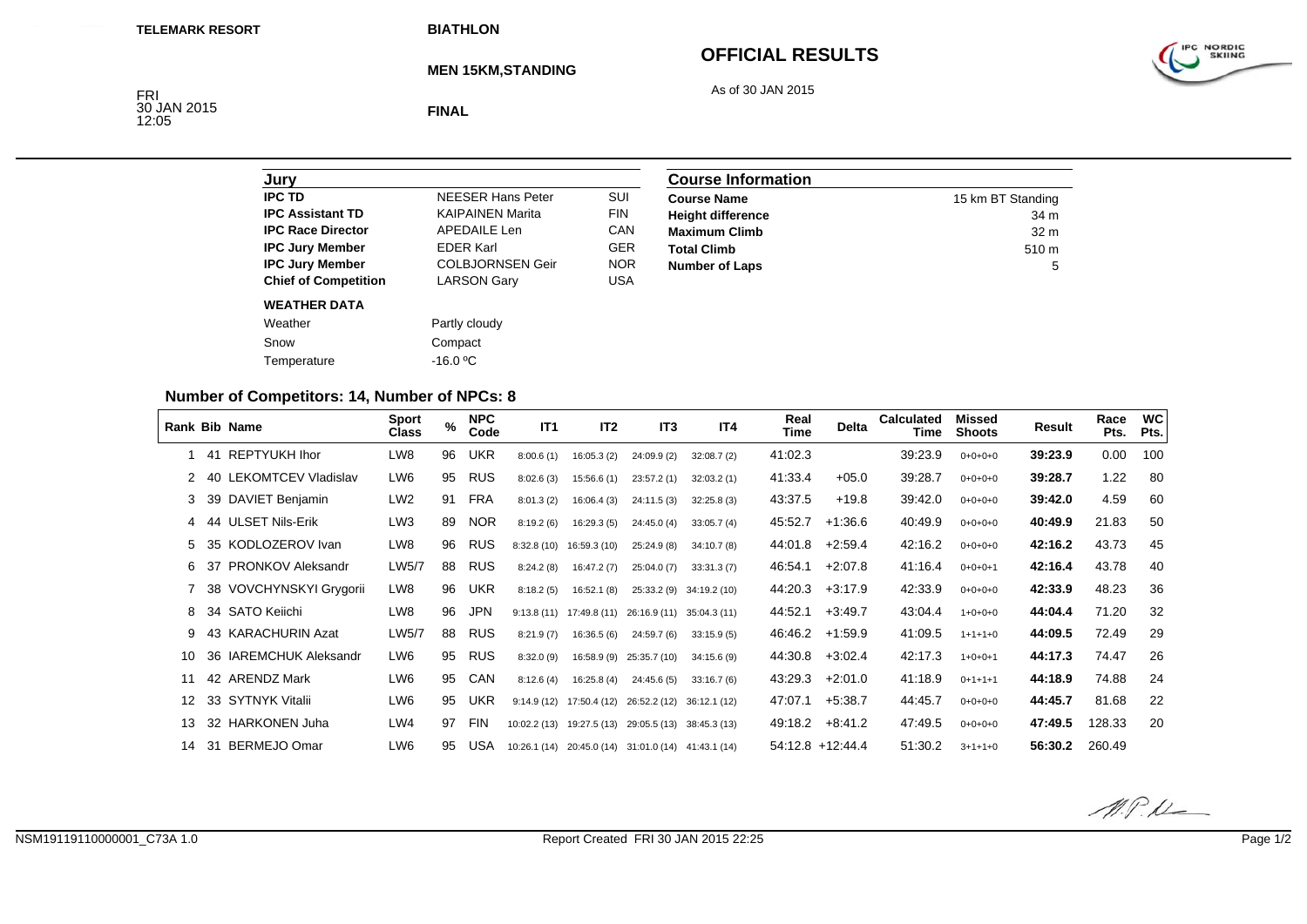| <b>TELEMARK RESORT</b>             | <b>BIATHLON</b>          |                         |                                              |
|------------------------------------|--------------------------|-------------------------|----------------------------------------------|
|                                    | <b>MEN 15KM,STANDING</b> | <b>OFFICIAL RESULTS</b> | <b>IPC NORDIC</b><br><b>SKIING</b><br>$\sim$ |
| <b>FRI</b><br>30 JAN 2015<br>12:05 | <b>FINAL</b>             | As of 30 JAN 2015       |                                              |

M.P.M

|       | Legend: |                          |                 |                                                                      |           |                                 |
|-------|---------|--------------------------|-----------------|----------------------------------------------------------------------|-----------|---------------------------------|
| Delta |         | behind ranke             | IDC<br>гч       | …u Dor i<br>nternatior<br>יימי<br>Committee<br><b>CILV</b><br>люн ав | <b>TD</b> | احصماما<br>noh.<br>cai Deiedale |
| ∣lTn  |         | $interr_{1}$<br>position | <b>NDC</b><br>. | ∩mmittee<br>National Paralympic                                      |           |                                 |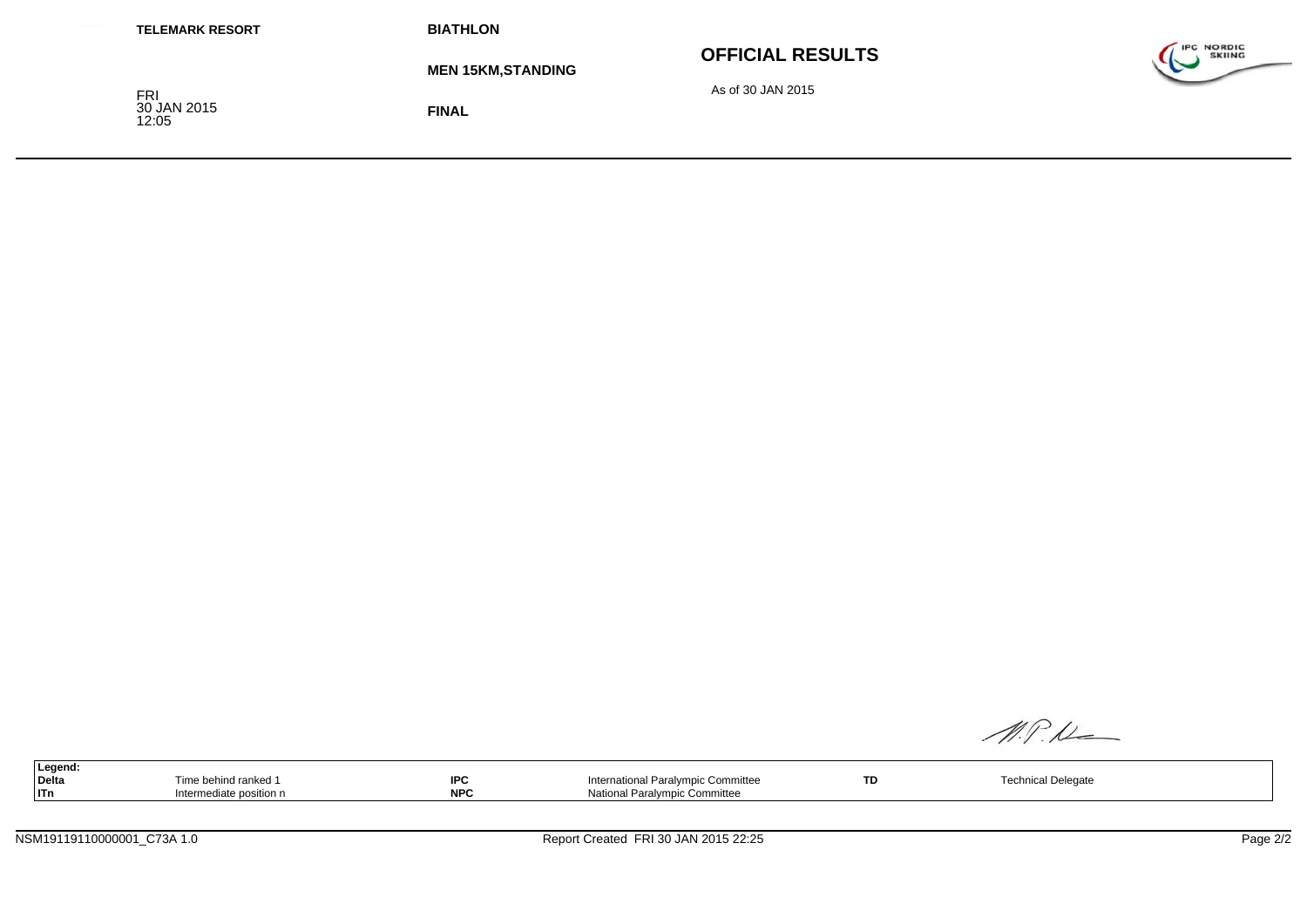# **OFFICIAL RESULTS**



**MEN 15KM,VISUALLY IMPAIRED**

As of 30 JAN 2015

FRI<br>30 JAN 2015<br>13:45

**FINAL**

| <b>NFFSER Hans Peter</b> | SUI        |
|--------------------------|------------|
| <b>KAIPAINEN Marita</b>  | <b>FIN</b> |
| APFDAIL F Len            | CAN        |
| <b>FDFR Karl</b>         | GFR        |
| <b>COLBJORNSEN Geir</b>  | <b>NOR</b> |
| <b>LARSON Gary</b>       | USA        |
|                          |            |
| Partly cloudy            |            |
| Compact                  |            |
| $-12.0 \degree C$        |            |
|                          |            |

| <b>Course Information</b> |                   |  |  |  |
|---------------------------|-------------------|--|--|--|
| <b>Course Name</b>        | 15 km BT Standing |  |  |  |
| <b>Height difference</b>  | 34 m              |  |  |  |
| <b>Maximum Climb</b>      | 32 <sub>m</sub>   |  |  |  |
| <b>Total Climb</b>        | 510 <sub>m</sub>  |  |  |  |
| <b>Number of Laps</b>     | 5                 |  |  |  |

### **Number of Competitors: 12, Number of NPCs: 4**

| <b>Rank Bib Name</b> |     |                                                       | <b>Sport</b><br><b>Class</b> | $\%$ | <b>NPC</b><br>Code | IT1        | IT <sub>2</sub> | IT <sub>3</sub> | IT4        | Real<br>Time | <b>Delta</b> | <b>Calculated</b><br>Time | Missed<br><b>Shoots</b> | Result  | Race<br>Pts. | <b>WC</b><br>Pts. |
|----------------------|-----|-------------------------------------------------------|------------------------------|------|--------------------|------------|-----------------|-----------------|------------|--------------|--------------|---------------------------|-------------------------|---------|--------------|-------------------|
| 1                    |     | 82 POLUKHIN Nikolay<br>Guide: TOKAREV Andrey          | <b>B2</b>                    | 99   | RUS                | 8:30.7(2)  | 16:43.1(1)      | 25:09.8(2)      | 33:38.2(2) | 41:42.8      |              | 41:17.8                   | $0+0+0+0$               | 41:17.8 | 0.00         | 100               |
| 2                    | -81 | <b>CHOKHLAEV Stanislav</b><br>Guide: FATKHULLIN E     | <b>B1</b>                    | 88   | <b>RUS</b>         | 8:27.1(1)  | 16:45.9(2)      | 24:58.7(1)      | 33:19.3(1) | 46:07.3      | $-48.3$      | 40:35.3                   | $1+0+0+0$               | 41:35.3 | 4.24         | -80               |
| 3                    |     | 78 UTKIN lurii<br>Guide: KAZAKOV Vitalii              | B <sub>3</sub>               | 100  | <b>UKR</b>         | 9:00.7(5)  | 17:52.3(4)      | 26:32.3(4)      | 35:14.7(3) | 43:00.7      | $+1:42.9$    | 43:00.7                   | $0+0+0+1$               | 44:00.7 | 39.45        | 60                |
| 4                    | 79  | KOVALEVSKYI Anatolii<br>Guide: MUKSHYN O              | <b>B2</b>                    | 99   | <b>UKR</b>         | 8:43.8(3)  | 17:18.5(3)      | 26:27.9(3)      | 35:26.0(4) | 43:46.2      | $+2:03.4$    | 43:20.0                   | $1+0+0+0$               | 44:20.0 | 44.12        | 50                |
| 5.                   | 76  | <b>TOROPOV Aleksei</b><br>Guide: TIKHONOV Petr        | <b>B2</b>                    | 99   | <b>RUS</b>         | 9:06.4(6)  | 18:15.9(6)      | 27:37.4(6)      | 36:41.1(6) | 44:56.0      | $+3:13.1$    | 44:29.0                   | $0+0+0+0$               | 44:29.0 | 46.30        | 45                |
| 6                    |     | <b>RESHETYNSKIY laroslav</b><br>Guide: GERGARDT Artur | B <sub>3</sub>               | 100  | <b>UKR</b>         | 8:58.4(4)  | 17:54.8(5)      | 26:48.1(5)      | 35:46.0(5) | 43:43.5      | $+2:25.7$    | 43:43.5                   | $1+1+0+0$               | 45:43.5 | 64.34        | 40                |
|                      |     | 72 CHALENCON Anthony<br>Guide: DUPERREX Lucas         | <b>B1</b>                    | 88   | FRA                | 9:17.5(8)  | 18:43.5(8)      | 28:29.8 (7)     | 37:56.8(7) | 52:11.7      | $+5:16.0$    | 45:55.9                   | $0+0+0+0$               | 45:55.9 | 67.34        | 36                |
| 8                    | 73  | <b>POVAROV Nikita</b><br>Guide: KOVALKENKO R          | B <sub>3</sub>               | 100  | <b>RUS</b>         | 9:31.7(10) | 18:56.1(9)      | 28:42.9 (8)     | 38:44.2(8) | 47:37.6      | $+6.19.8$    | 47:37.6                   | $0+0+0+0$               | 47:37.6 | 91.97        | 32                |
| 9                    | 71  | <b>MESSINGER Nico</b><br>Guide: BURCHARTZ PL          | B <sub>2</sub>               | 99   | <b>GER</b>         | 9:30.8(9)  | 19:20.3 (10)    | 29:32.7 (9)     | 39:35.4(9) | 49:13.3      | $+7:30.5$    | 48:43.9                   | $0+1+1+0$               | 50:43.9 | 137.08       | 29                |



IPC NORDIC